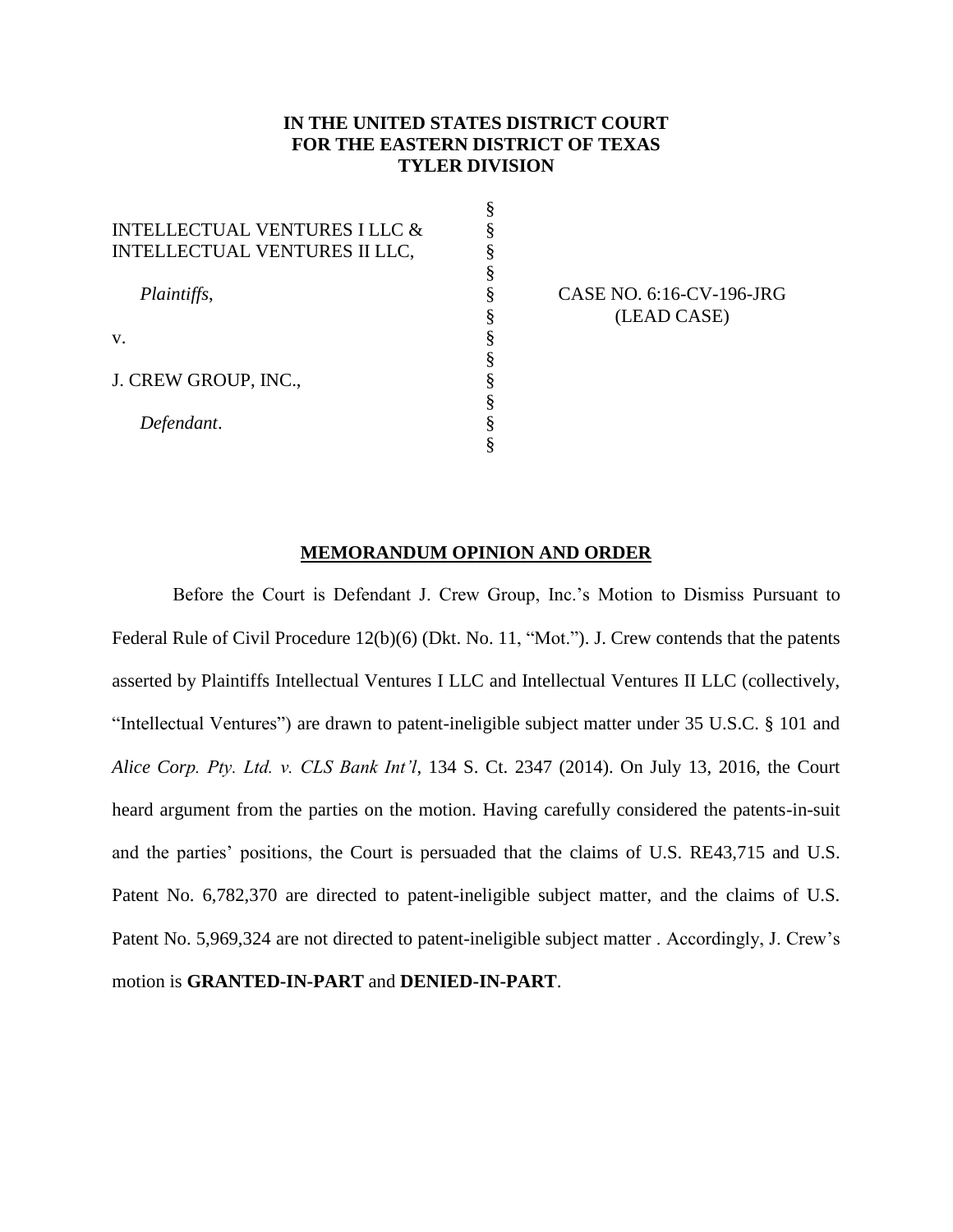#### **BACKGROUND**

On March 8, 2016, Intellectual Ventures filed a complaint for patent infringement against J. Crew and asserted three patents: U.S. RE43,715 ("the '715 Patent"), U.S. Patent No. 6,782,370 ("the '370 Patent"), and U.S. Patent No. 5,969,324 ("the '324 Patent"). On the same day, Intellectual Ventures filed a complaint for patent infringement against Florists' Transworld Delivery, Inc. ("FTD") (Case. No. 6:16-cv-195, Dkt. No. 1.) Intellectual Ventures alleges that FTD also infringes the '370 Patent and the '324 Patent. The Court later consolidated these two cases. (Dkt. No. 24.)

## **A. The '715 Patent**

The '715 Patent, titled System and Method for Integrating Public and Private Data, discloses a system and a method for allowing an internet user to create a web page which may simultaneously display public and private data as integrated data on one digital screen or other network device.

Though the '715 Patent contains system and method claims, the Court finds that claim 20 is representative. Claim 20 recites:

**20.** A method of integrating and delivering data available over a network, said method including the steps of:

acquiring public data from at least one publicly available data store coupled to said network, wherein said public data is determined by private data;

- acquiring said private data from at least one private data store coupled to said network;
- integrating said public data and said private data to form integrated data; and
- delivering said integrated data to a user system.

### **B. The '370 Patent**

The '370 Patent, titled System and Method for Providing Recommendations of Goods or Services Based on Recorded Purchasing History, discloses a system and a method using a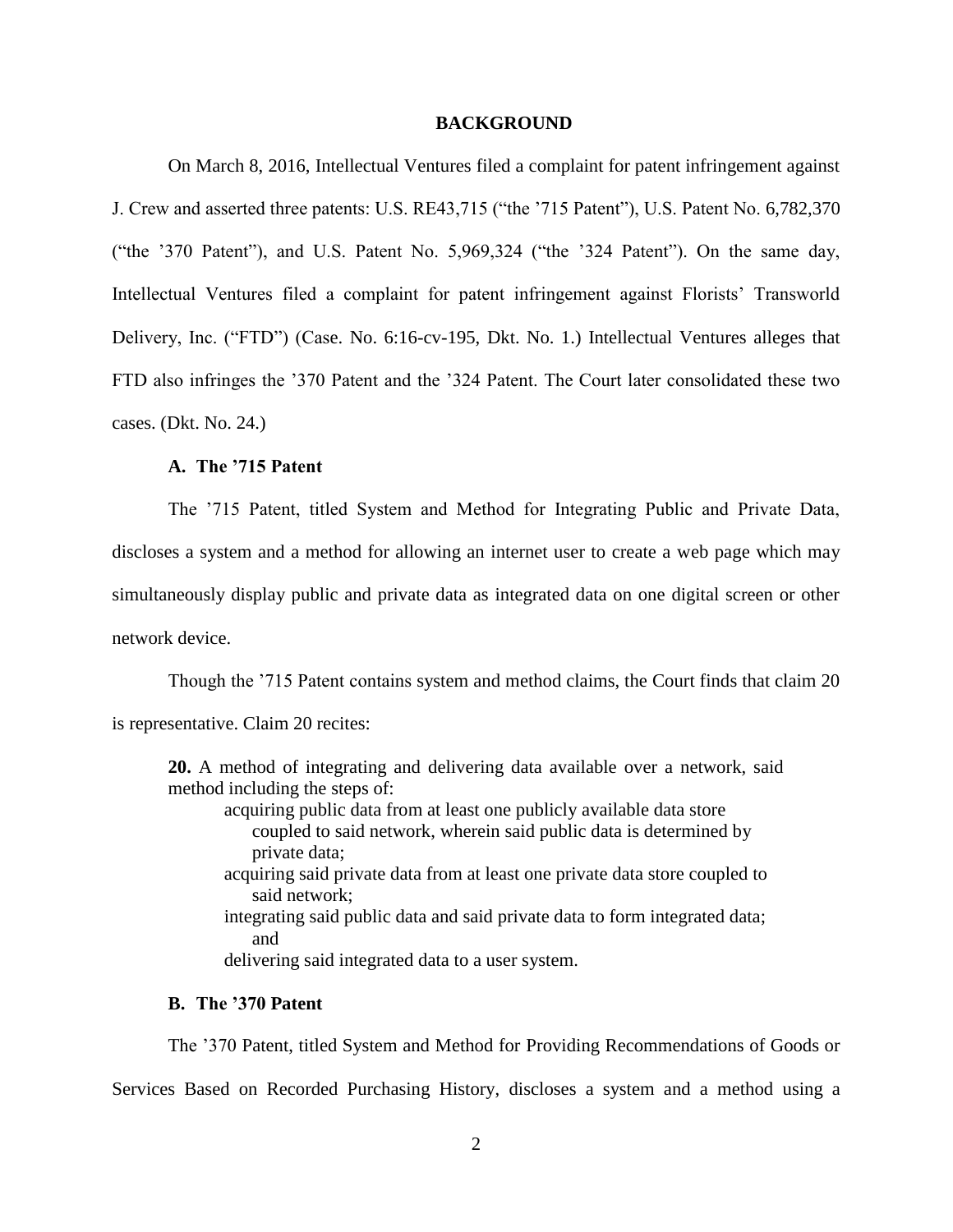network for the recommendation of goods and services based on a potential customer's selection

of goods and services and a database of previous customer purchase history.

Though the '370 Patent contains system and method claims, the Court finds that claim 1

is representative. Claim 1 recites:

**1.** A computer-implemented method for the recommendation of goods and/or services to potential customers over a distributed network based on customer buying history utilizing an information processing system containing processing means having transmission means for receiving and transmitting data, and database storage means for receiving and transmitting data, and database storage means for storing information in database files, the method comprising the steps of:

- receiving customer commands specifying a particular good or service to be used as filter data;
- storing information pertaining to goods and/or services purchase history of previous customers;
- comparing said filter data with said stored information and determining whether, for said filter data, corresponding entries exist within the stored information; and
- if corresponding entries exist, displaying the identity of other goods and/or services purchased by said previous customers who have purchased the good and/or services used as said filter data.

### **C. The '324 Patent**

The '324 Patent, titled Accounting Methods and Systems Using Transaction Information Associated with a Nonpredictable Bar Code, discloses a system and method for storing and retrieving transaction information via a nonpredictable barcode. The '324 Patent discloses, as a preferred embodiment, a point-of-sale transaction system that utilizes a nonpredictable barcode in connection with generating information related to the transaction, storing that data, and retrieving it form a remote computer system. Additionally, the '324 Patent requires that the transaction data be tied to a nonpredictable barcode, which can help prevent unauthorized access to the transaction data.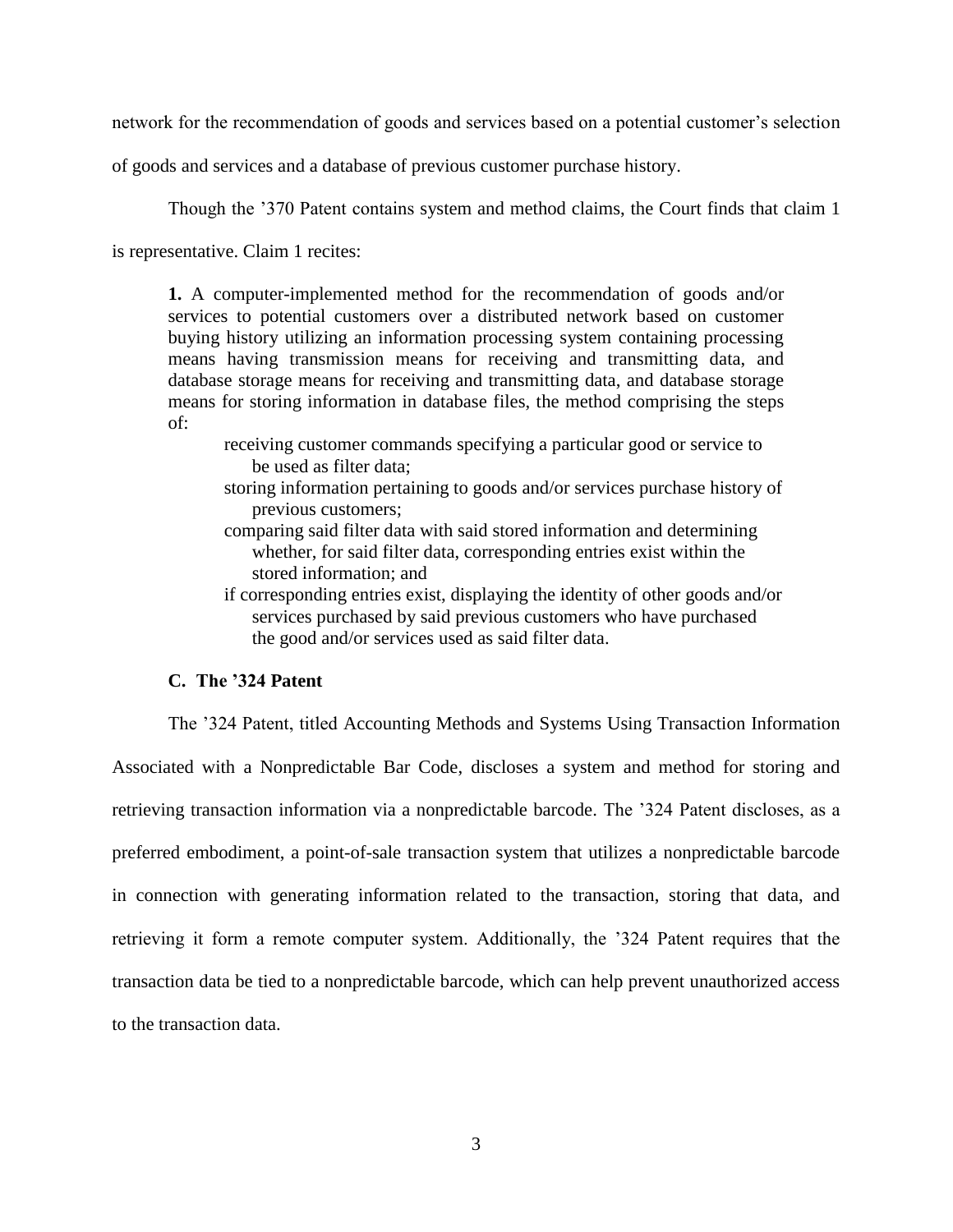Though the '324 Patent contains system and method claims, the Court finds that claim 1

is representative. Claim 1 recites:

**1.** A database management method comprising the steps of: receiving and storing transaction information associated with a nonpredictable bar code, the transaction information generated by a transaction terminal; receiving a request for the transaction information including data associated with the nonpredictable bar code; retrieving the transaction information based upon the nonpredictable bar code; and communicating the transaction information.

## **LEGAL STANDARD**

### **A. Rule 12(b)(6)**

A party may move to dismiss a claim for a "failure to state a claim upon which relief can be granted." Fed. R. Civ. P.  $12(b)(6)$ . When a Court considers a Rule  $12(b)(6)$  motion it must assume that all well-plead facts are true and must view them in a light most favorable to the nonmoving party. *Bowlby v. City of Aberdeen*, 681 F.3d 215, 218 (5th Cir.2012). The Court must decide whether those facts state a claim for relief that is plausible on its face. *Bell Atl. Corp. v. Twombly*, 550 U.S. 544, 570 (2007). "A claim has facial plausibility when the pleaded factual content allows the court to draw the reasonable inference that the defendant is liable for the misconduct alleged." *Bowlby*, 681 F.3d at 217 (quoting *Ashcroft v. Iqbal*, 556 U.S. 662, 678 (2009)). The question whether a patent claims subject matter may be decided on the pleadings. *See, e.g.*, *NexusCard, Inc. v. The Kroger Co.*, 2016 WL 1162180 (E.D. Tex. Mar. 24, 2016).

## **B. Patent Eligibility under 35 U.S.C. § 101**

Section 101 of the Patent Act defines scope of patent eligible subject matter:

Whoever invents or discovers any new and useful process, machine, manufacture or composition of matter, or any new and useful improvement thereof, may obtain a patent therefor, subject to the conditions and requirements of this title.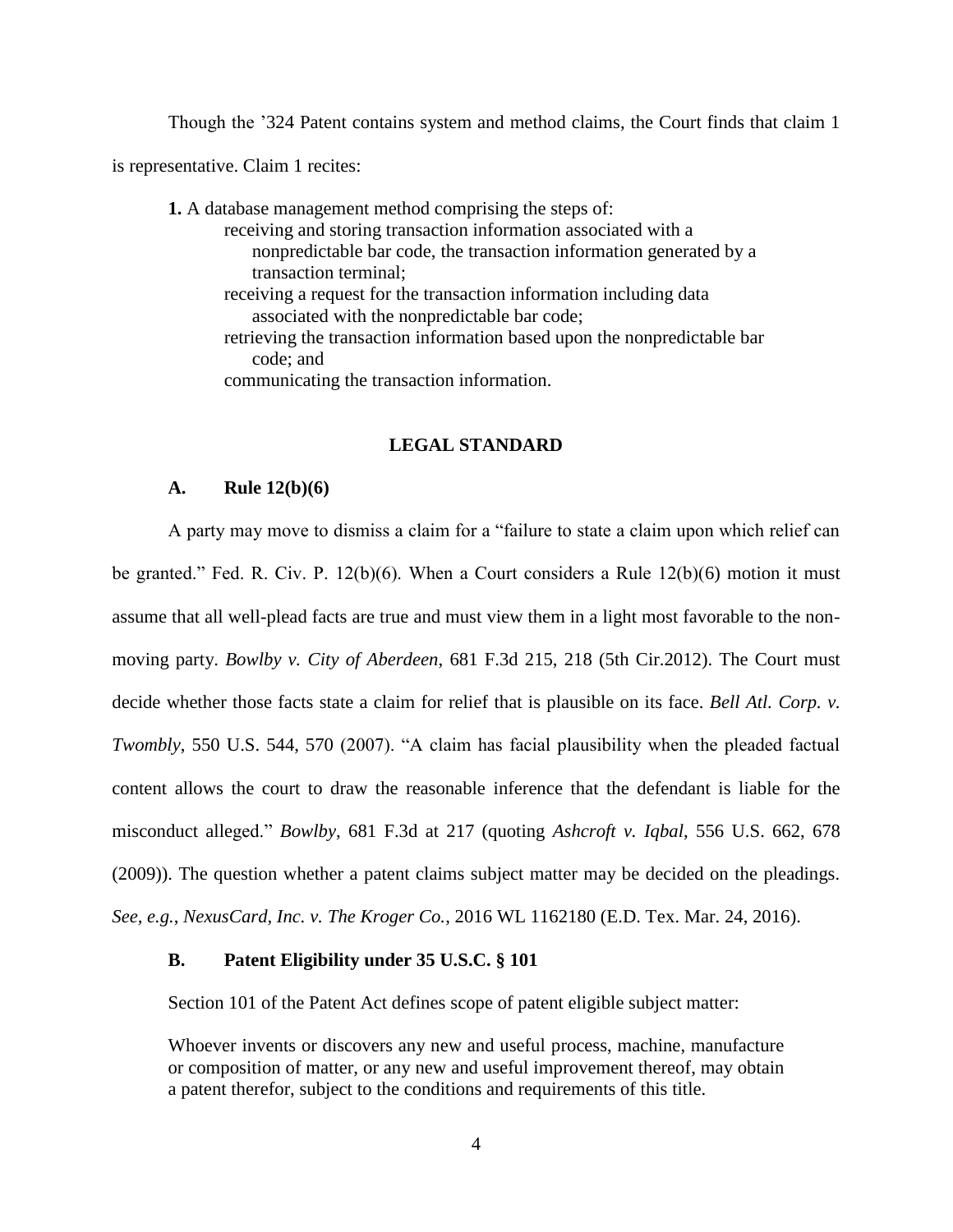The Supreme Court has held that there are three specific exceptions to patent eligibility under § 101: laws of nature, natural phenomena, and abstract ideas. *Bilski v. Kappos*, 561 U.S. 593, 601 (2010). In *Mayo*, the Supreme Court articulated a two-step test for "distinguishing patents that claim laws of nature, natural phenomena, and abstract ideas from those that claim patent eligible applications of those concepts." *Alice Corp. Pty. Ltd. v. CLS Bank Int'l*, 134 S. Ct. 2347, 2355 (2014) (citing *Mayo Collaborative Servs. v. Prometheus Labs., Inc.*, 132 S. Ct. 1289, 1296–97 (2012)).

The first step of *Mayo* requires a court to determine if the claims are directed to a law of nature, natural phenomenon, or abstract idea. *Alice*, 134 S. Ct. at 2355. "If not, the claims pass muster under § 101." *Ultramercial, Inc. v. Hulu*, LLC, 772 F.3d 709, 714 (Fed. Cir. 2014). In making this determination, the court looks at what the claims cover. *Ultramercial*, 772 F.3d at 714–15 ("We first examine the claims because claims are the definition of what a patent is intended to cover."); *see also Intellectual Ventures I LLC v. Capital One Bank (USA)*, 792 F.3d 1363, 1369 (Fed. Cir. 2015) ("At step one of the *Alice* framework, it is often useful to determine the breadth of the claims in order to determine whether the claims extend to cover a 'fundamental . . . practice long prevalent in our system . . . .'").

For example, in *Bilski*, the Supreme Court rejected as patent-ineligible "Claims 1 and 4 in petitioners' application" because the claims simply "explain[ed] the basic concept of hedging, or protecting against risk." *Bilski*, 561 U.S. at 611. Similarly, in *Ultramercial*, the Federal Circuit found patent ineligible a claim that included "eleven steps for displaying an advertisement in exchange for access to copyrighted media." *Ultramercial*, 772 F.3d at 714. In *Intellectual Ventures*, the Federal Circuit held that a claim that contained steps "relat [ing]to customizing information based on (1) information known about the user and (2) navigation data." *Intellectual*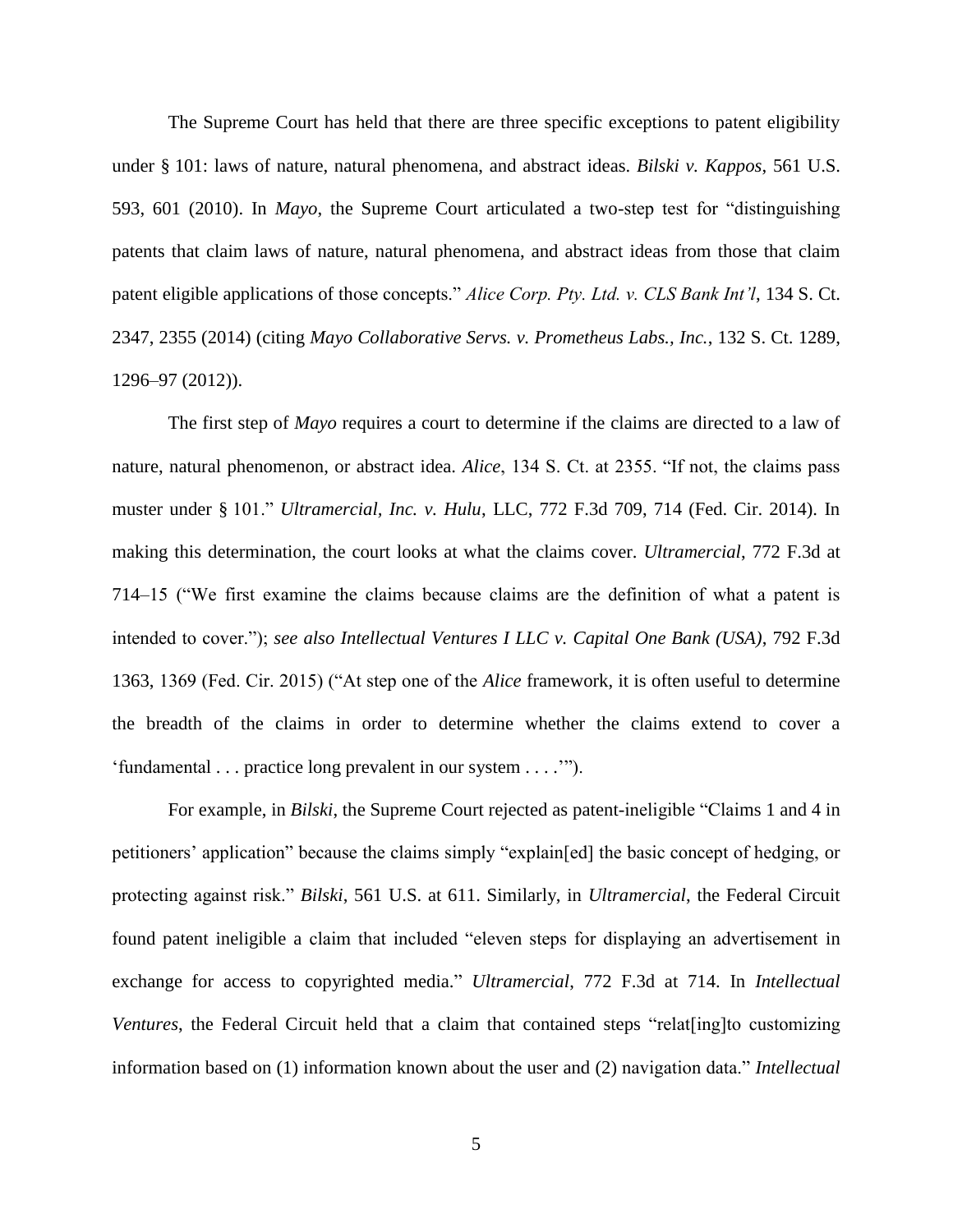*Ventures*, 792 F.3d at 1369.

A court applies the second step, per *Mayo*, only if it finds as part of the first step that the claims are directed to a law of nature, natural phenomenon, or abstract idea. *Alice*, 134 S. Ct. at 2355. Such a second step requires the court to determine if the elements of the claim individually, or as an ordered combination, "transform the nature of the claim" into a patenteligible application. *Alice*, 134 S. Ct. at 2355. In determining if the claim is transformed, "[t]he cases most directly on point are *Diehr* and *Flook*, two cases in which the [Supreme] Court reached opposite conclusions about the patent eligibility of a process that embodied the equivalent of natural laws." *Mayo Collaborative Servs. v. Prometheus Labs., Inc.*, 132 S. Ct. 1289, 1298 (2012); *see also Alice*, 134 S. Ct. at 2355 ("We have described step two of this analysis as a search for an 'inventive concept.'").

In *Diehr*, the Court "found [that] the overall process [was] patent eligible because of the way the additional steps of the process integrated the equation into the process as a whole." *Mayo*, 132 S. Ct. at 1298 (citing *Diamond v. Diehr*, 450 U.S. 175, 187 (1981)); *see also Mayo*, 132 S. Ct. at 1300 ("It nowhere suggested that all these steps, or at least the combination of those steps, were in context obvious, already in use, or purely conventional."). In *Flook*, the Court found that a process was patent-ineligible because the additional steps of the process amounted to nothing more than "insignificant post-solution activity." *Diehr*, 450 U.S. at 191–92 (citing *Parker v. Flook*, 437 U.S. 584 (1978)).

A claim may become patent-eligible when the "claimed process include[s] not only a law of nature but also several unconventional steps . . . that confine[] the claims to a particular, useful application of the principle." *Mayo*, 132 S. Ct. at 1300; *see also DDR Holdings, LLC v. Hotels.com, L.P.*, 773 F.3d 1245, 1257 (Fed. Cir. 2014) ("In particular, the '399 patent's claims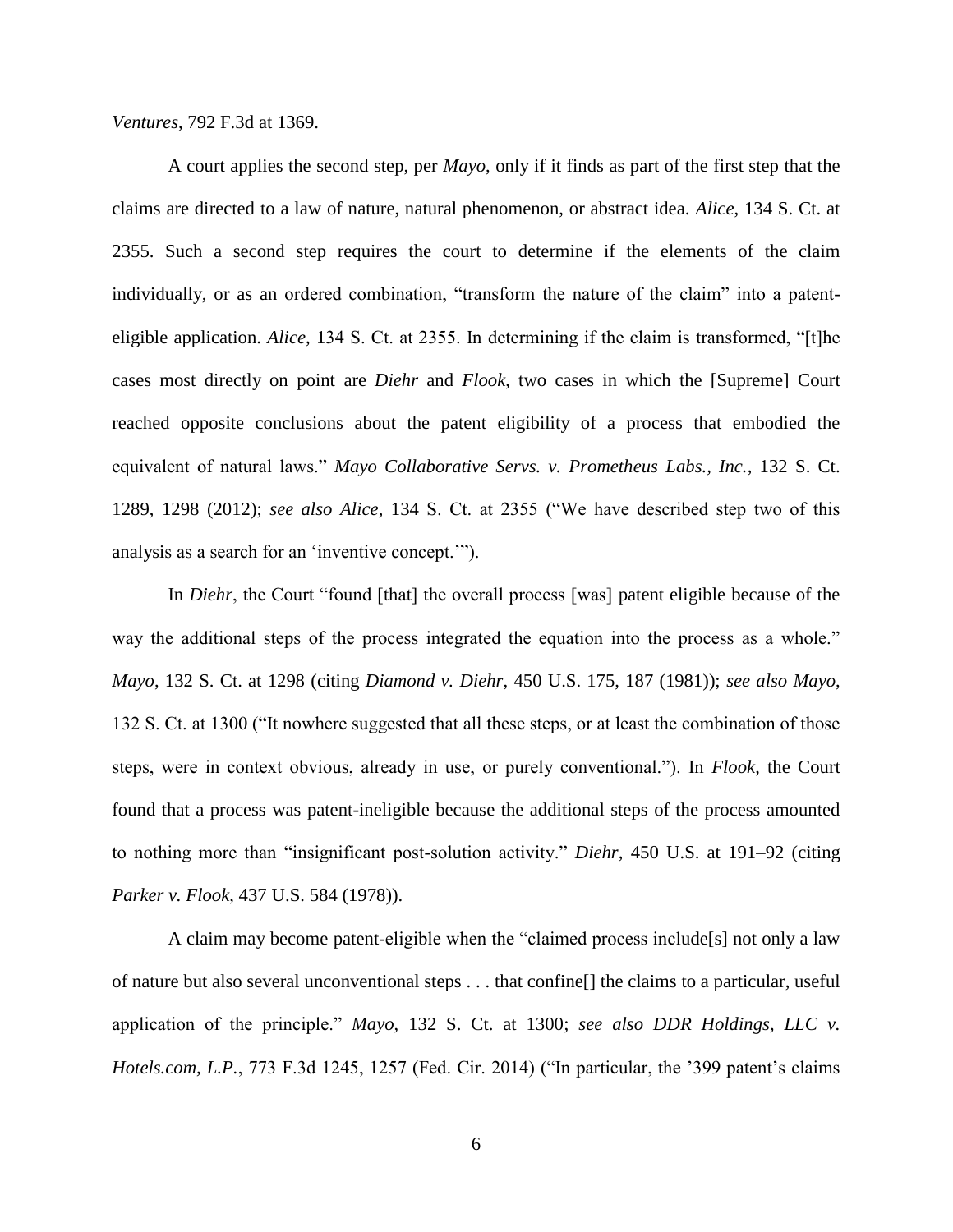address the problem of retaining website visitors that, if adhering to the routine, conventional functioning of Internet hyperlink protocol, would be instantly transported away from a host's website after 'clicking' on an advertisement and activating a hyperlink."). A claim, however, remains patent-ineligible if it describes only "'post-solution activity' that is purely 'conventional or obvious.'" *Mayo*, 132 S. Ct. at 1299.

### **ANALYSIS**

In order to prevail on a § 101 challenge, the movant must show that the challenged claims first fail the "ineligible concept" step and then also fail the "inventive concept" step of the *Alice* test. In this case, J. Crew contends that all three of the patents-in-suit fail both steps.

#### **A. The '715 Patent**

Here, the Court finds that the '715 Patent is directed toward the abstract idea of combining data from two sources for delivery to a user. Claim 20 combines the basic steps of (a) acquiring data from two sources over a network, (b) combining or integrating those data, and (c) delivering them to a user on a computer. There are no meaningful limitations on any of these generic steps that render the claim any less abstract.

Figure 6 teaches the invention through the use of an exemplary website, americanexpress.com, which displays one embodiment of the invention: a single webpage simultaneously displaying private data (account balance) and public data (promotional information). While Figure 6 provides a useful example, it makes clear that the '715 Patent merely discloses the use of generic computer network technology to achieve an online variation of a well-established, real-world practice. Indeed, long before to the advent of online credit card billing, printed account statements resembling Figure 6's webpage were regularly mailed to credit card members. These printed statements similarly combined private account information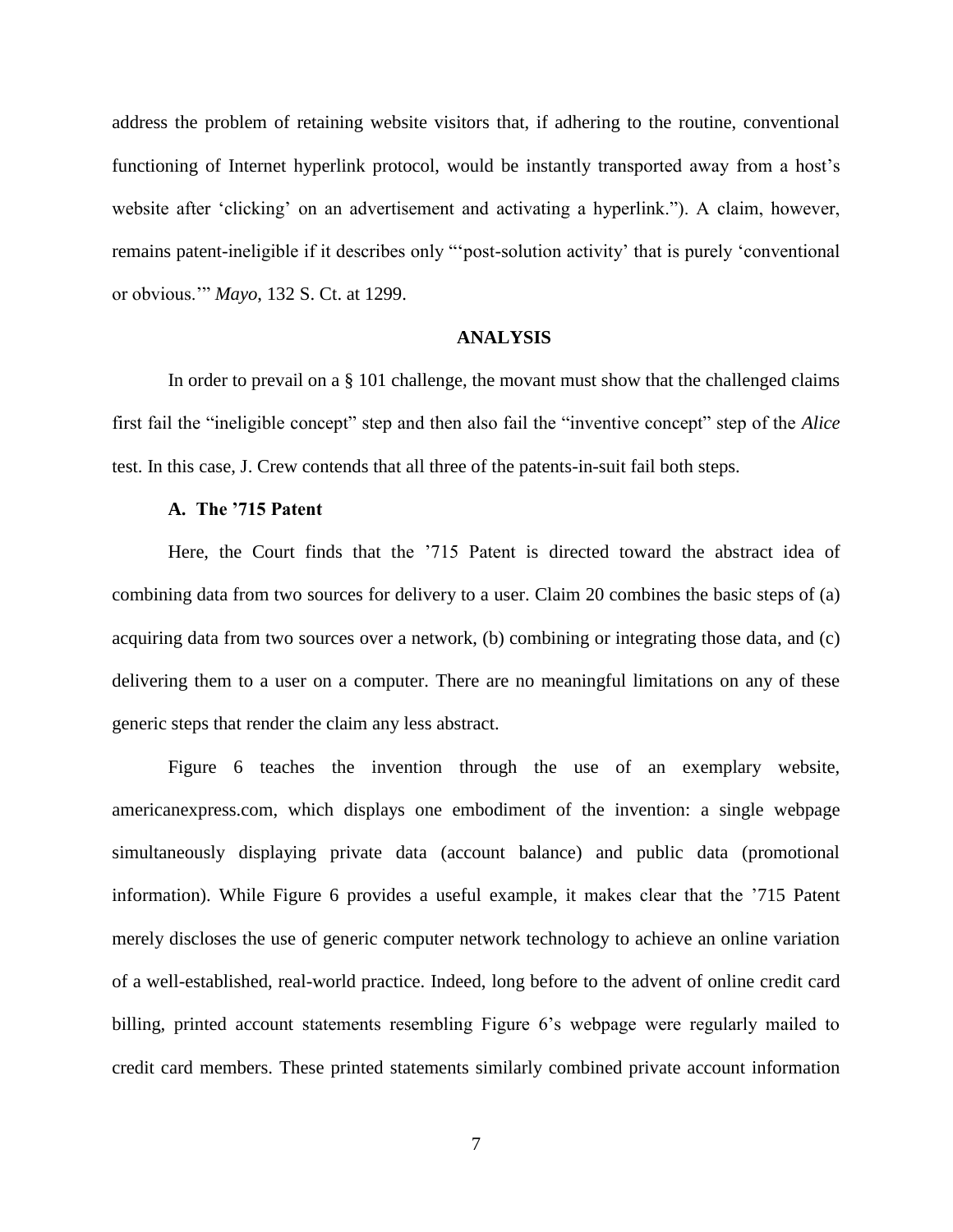along with public promotional information. And, moreover, the public promotional information (e.g., an invitation to apply for a premium card) could certainly be "determined by" private account information (e.g., history of on-time payments), as required by claim 20.

Since the asserted claims of the '715 Patent are directed toward an abstract idea, the Court must next determine whether an inventive concept exists that is sufficient to transform the claims into patent-eligible subject matter. Such a transformation requires more than simply stating the abstract idea "while adding the words 'apply it,'" *Mayo*, 132 S. Ct. at 1294. Here, the Court finds that such an inventive concept is absent from the '715 Patent.

The claims' references to computer components are generic and tangential. For instance, the "network" recited by the claims is "any system for exchanging data or transacting business, such as the Internet, an intranet, an extranet, WAN, LAN, VPN (virtual private network), satellite communications, and/or the like." ('715 Patent, 4:48–52.) The "data store" limitation is likewise generic: "the data storage devices for the backend systems may be any type of data storage device, such as relational, hierarchical, object-oriented, and/or the like." (*Id.* at 5:51–53.) Combining generic data, from generic data stores, across generic networks does not reflect the necessary innovation to salvage this underlying abstract idea.

The only arguably inventive concepts disclosed by the '715 Patent are (1) the distinction between "public data" and "private data" and (2) the method by which public data is "determined by" private data. A review of the claims exposes these concepts as vague and uninventive. First, the distinction between public and private data is wholly subjective. Though the '715 Patent gives some examples of data one might consider to be private in nature, there is no specialized system or method used to assess the nature of the data or to treat the data differently based on its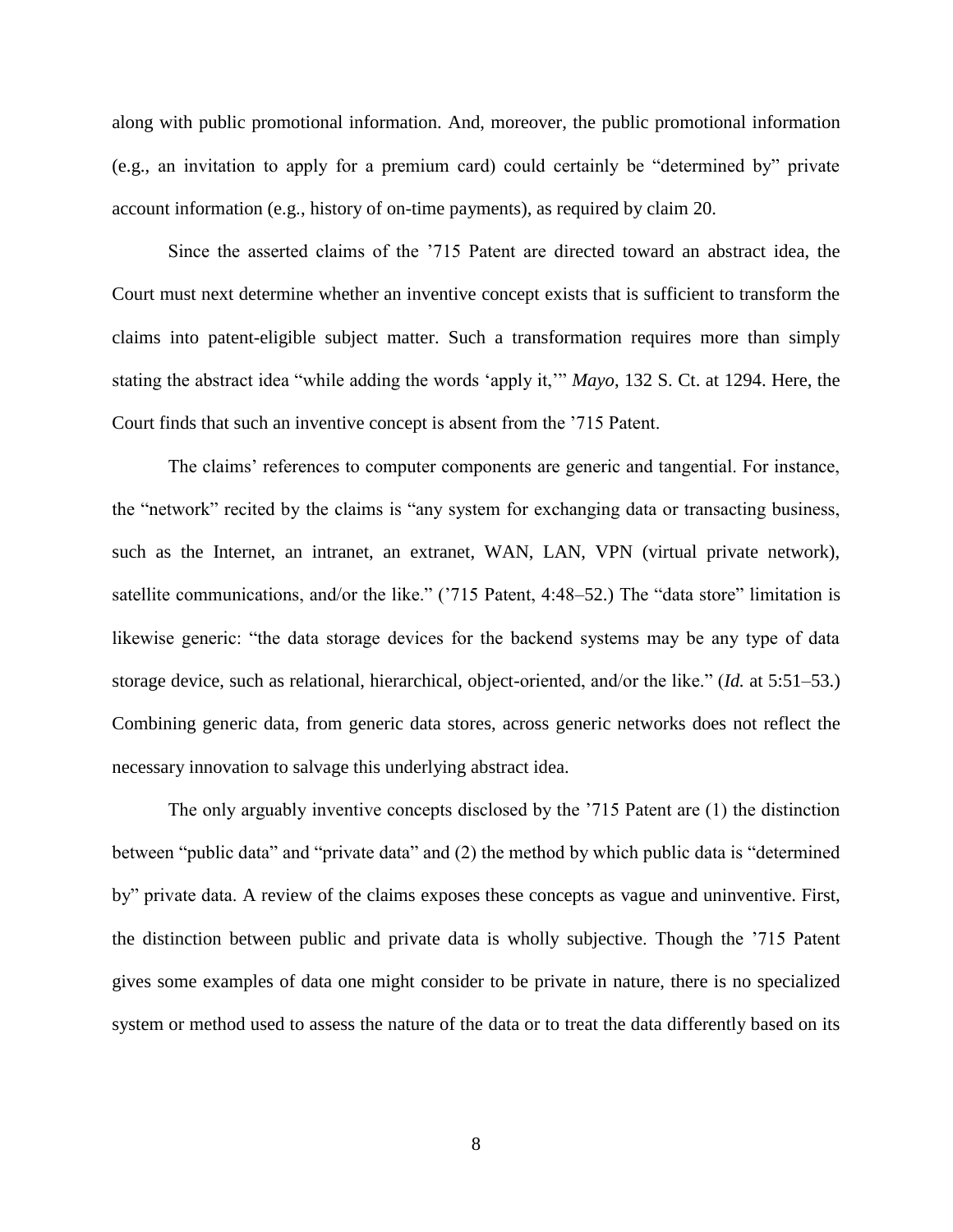content. The private/public dichotomy cannot supply the needed inventive concept because it is a qualitative distinction based on the content of the information.

Second, the "determined by" language alludes to rudimentary business logic, but it does not supply an inventive concept. This limitation suggests (without teaching) that a user of the invention may want to alter the public data to be displayed based on the content of the private data. For instance, one might offer one set of promotions to customers with high credit card balances and another set or promotions to customers with low credit card balances, and yet another set of promotions to customers with no recent account activity. This limitation does not provide the requisite inventive concept to transform the underlying abstract idea into patentable subject matter. *Alice*, 134 S. Ct. at 2355. Accordingly, the Court finds that the '715 Patent is directed at patent-ineligible subject matter under 35 U.S.C. § 101.

#### **B. The '370 Patent**

The Court next finds that the '370 Patent is directed toward the abstract idea of recommending products to customers based on purchase history. Claim 1 discloses the basic steps of (a) receiving a customer request for a particular good or service; (b) storing information pertaining to the purchase history from previous customers; (c) comparing the customer request to the stored purchase history information to determine if there is a match; and (d) if a match exists, displaying the match to the customer. In sum, these steps teach the basic marketing concept of making product recommendations to a current customer based on the purchase history of other customers.

The typical sales clerk at a hardware store often performs these same steps. It is not difficult for a sales clerk who keeps a filing cabinet of past customer transactions. When a customer enters the store and requests a garden hose, the clerk simply searches his records and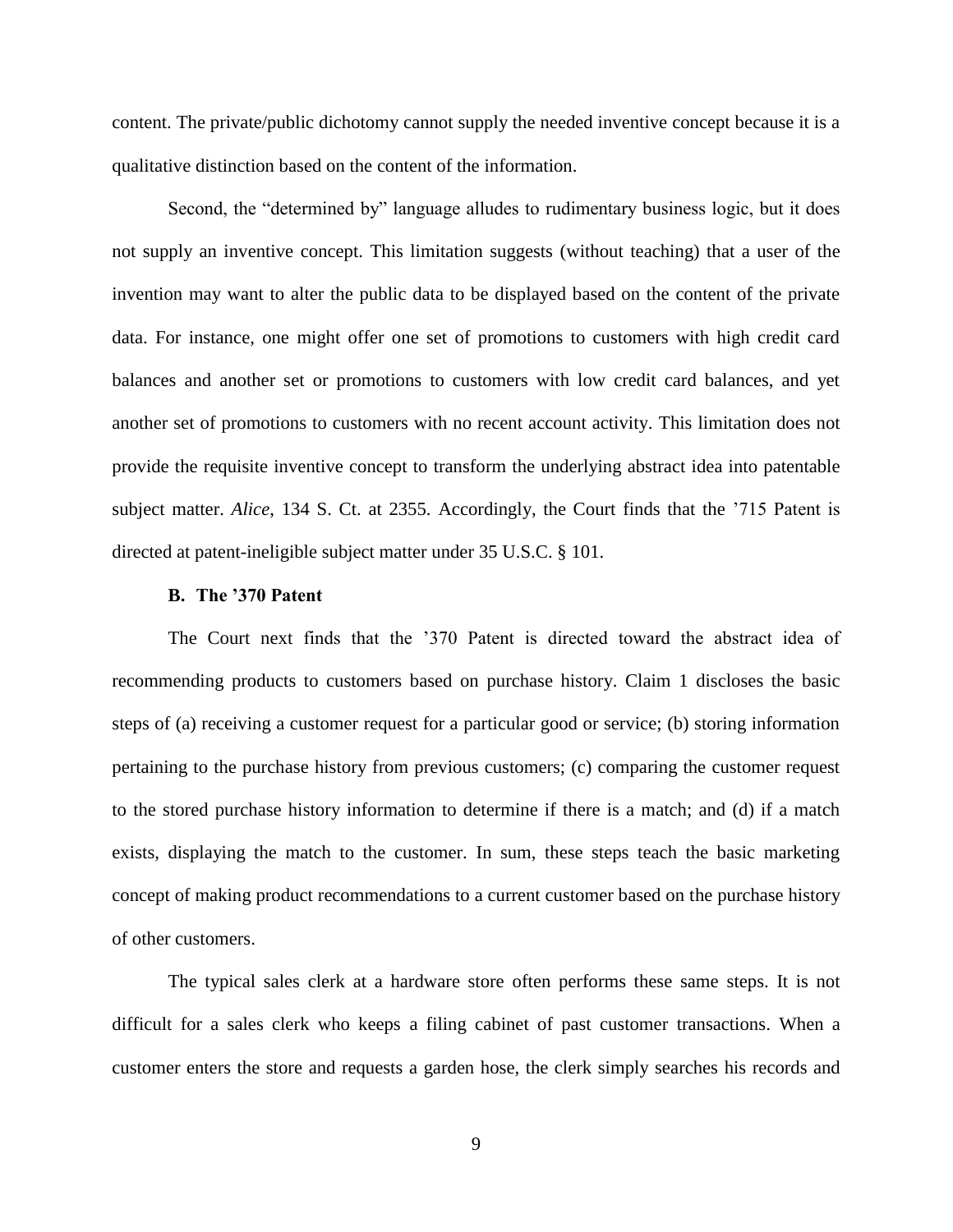discovers that customers who buy garden hoses often buy spray nozzles or sprinkler attachments. The clerk then suggests to the customer that she might be interested in buying a spray nozzle or a sprinkler attachment to go along with the garden hose. In such a case, the sales clerk would have then performed each and every step of the claimed method.

Citing the Federal Circuit's opinions in *Enfish* and *DDR Holdings*, Intellectual Ventures attempts to recast the '370 Patent as "an improved ecommerce recommendation system." (Dkt. No. 21 at 18.) The prior art disclosed methods of online product recommendations based on demographic profiles, such as age, gender, profession, etc. ('370 Patent, 2:19–25.) The profilebased approach had the disadvantage of requiring customers to divulge personal information to create a robust system. The '370 Patent improves upon the prior art by substituting the demographic profile data with purchase history data. However, this improvement does not represent "an improvement to computer functionality." *Enfish, LLC v. Microsoft Corp.*, 822 F.3d 1327, 1335 (Fed. Cir. 2016). Refining the prior art by substituting one abstract idea for another does not result in a patent-eligible improvement.

In search of an inventive concept, the Court looks to the preamble to claim 1, which (even if assumed to be limiting) merely provides computer implementation of this abstract marketing idea. As *Alice* teaches, "the mere recitation of a generic computer cannot transform a patent-ineligible abstract idea into a patent-eligible invention." 134 S. Ct. at 1358. The computer components that adorn the preamble, such as a distributed network, an information processing system, and database storage, are inarguably generic. That is not to say that an invention's ability to run on a general-purpose computer necessarily "dooms the claims," but here, the '370 Patent discloses nothing more than an abstract marketing idea implemented by general computer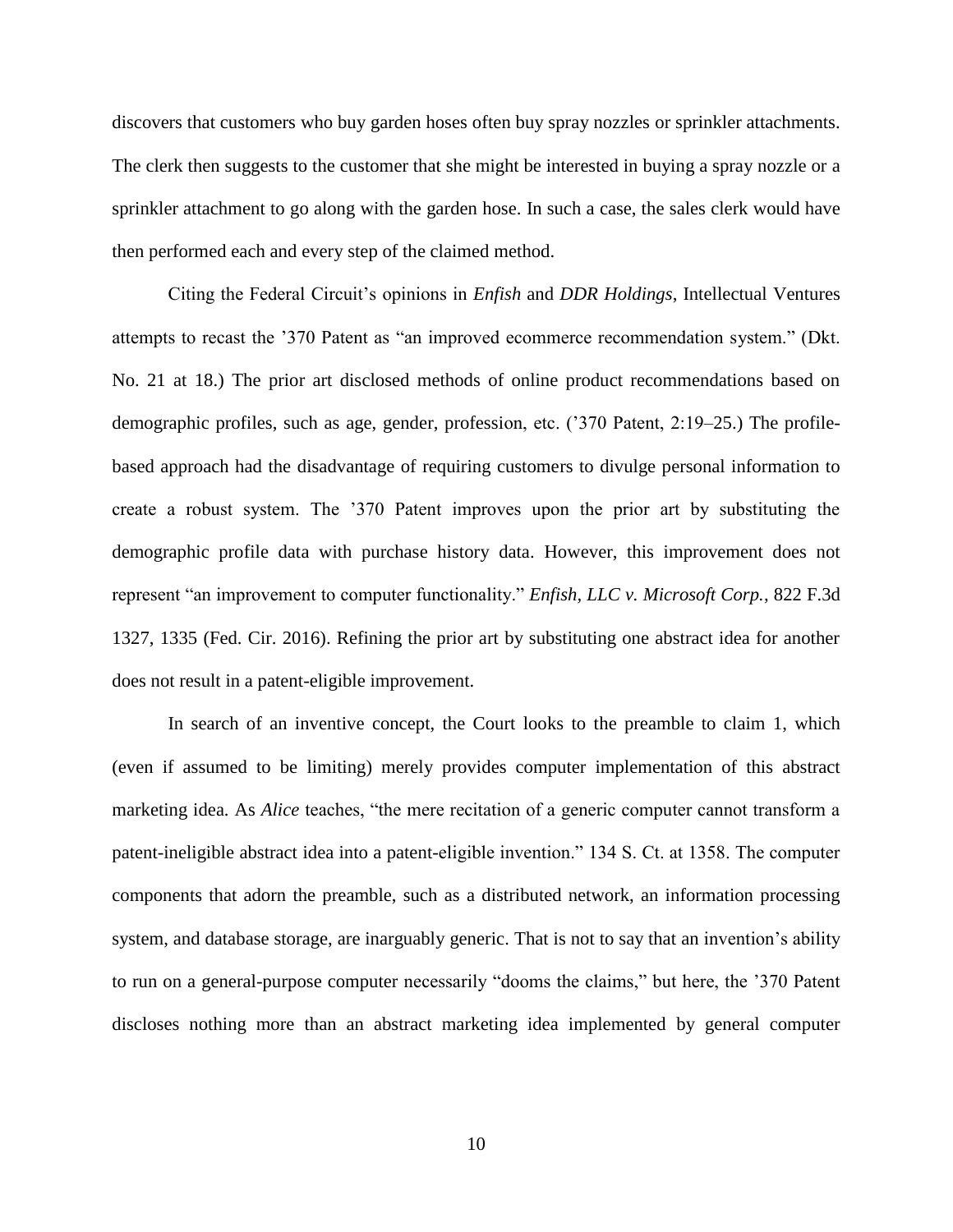components. *See Enfish*, 822 F.3d at 1338. Therefore, the Court finds that the claims of the '370 Patent are directed toward patent-ineligible subject matter.

#### **C. The '324 Patent**

J. Crew contends that the '324 Patent is directed toward the abstract idea of retrieving transaction records. (Mot. at 15.) In support of this contention, J. Crew characterizes claim one as merely reciting "(a) receiving and storing certain information; (b) receiving a request for that information; (c) retrieving that information; and (d) communicating that information." (*Id.* at 16.) J. Crew further alleges that these steps do not describe technical terms or special-purpose equipment, and therefore lack an inventive concept. (*Id.* at 16–17.)

Intellectual Ventures responds by characterizing the '324 Patent as "a concrete database system that uses a nonpredictable barcode to store and retrieve data from a database" (Resp. at 23) Intellectual Ventures further contends that the '324 Patent constitutes an improvement over the "shortcomings in the mid-1990s with accounting software such as Quicken." (*Id.*)

Having closely considered the '324 Patent and the parties' arguments, the Court concludes J. Crew has not met its burden under the *Alice* framework. J. Crew takes an overly generalized view of the claim language that vitiates meaningful limitations. *See SimpleAir, Inc. v. Google Inc.*, 136 F. Supp. 3d 745, 750 (E.D. Tex. 2015) ("Defendants do not explain how such a characterization, which ignores significant claim limitations, encompasses the invention claimed by the Patents-in-Suit."). J. Crew's recitation of the claims ignores (or at least evades) the elements of "nonpredictable bar code" and "transaction information associated with a nonpredictable bar code."

These elements place substantial limitations on the scope of the asserted claims. The specification and the prosecution history of the '324 Patent indicate that a bar code associated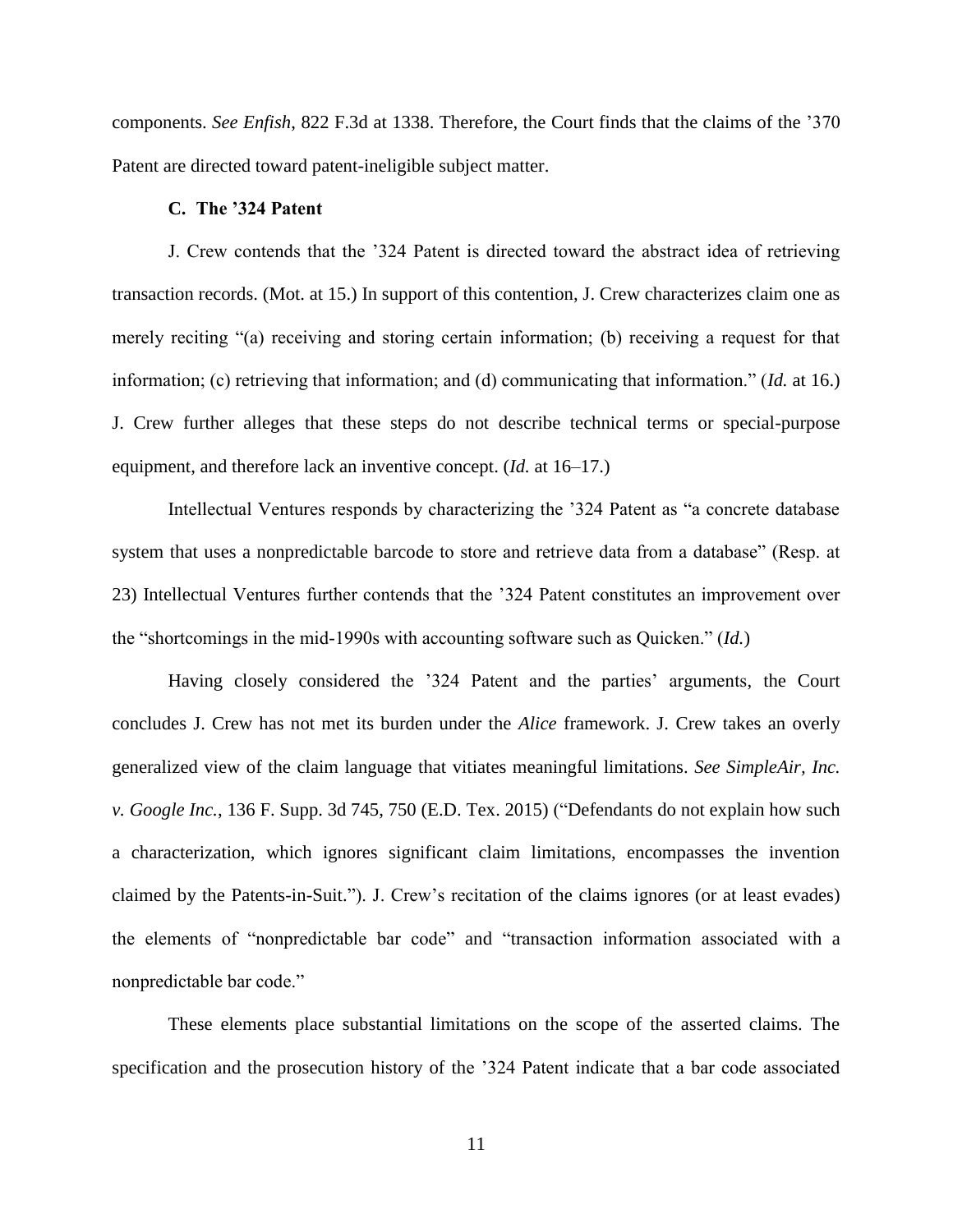with a particular transaction is "nonpredictable" if the bar code cannot be predicted or at least cannot feasibly be predicted. (*See* '324 Patent at 1:51–60.) Along these lines, the specification discloses examples that the bar code may be truly random (such that it is impossible to predict the bar code associated with particular transaction information) or the bar code may be "pseudorandom" such that even though it may be theoretically possible to predict the bar code as a practical matter it is simply too difficult to do so. (*See id.* at 3:28–36.)

J. Crew dismisses the nonpredictable bar code limitation because it was "known in the prior art." (Mot. at 18.) But a claim does not fail *Alice* scrutiny merely because it recites elements known in the prior art. Claim elements must be evaluated both individually and as an ordered combination. *See Mayo*, 132 S. Ct. at 1291; *Diamond v. Diehr*, 450 U.S. 175, 188 (1981) (patent claims "must be considered as a whole."). Here, the invention lies in the combined use of nonpredictable bar codes with transaction information. Far from conventional, this novel combination resulted in an improvement over the mid-1990s accounting software, which relied on manual entry of transaction information. (*See* '324 Patent at 1:35–50.) Furthermore, the specification teaches that using nonpredictable bar codes to transmit transaction information over a network constitutes a "significant improvement in that transaction data…can be accessed by an end user without concern by unauthorized parties." (*Id.* at 1:7–12); *see Enfish*, 822 F.3d at 1337 ("[O]ur conclusion that the claims are directed to an improvement of an existing technology is bolstered by the specification's teaching that the claimed invention achieves other benefits over conventional databases, such as increased flexibility, faster search times, and smaller memory requirements."). Considering all of the above, the Court is persuaded that the asserted claims of the '324 Patent are not directed to patent-ineligible subject matter.